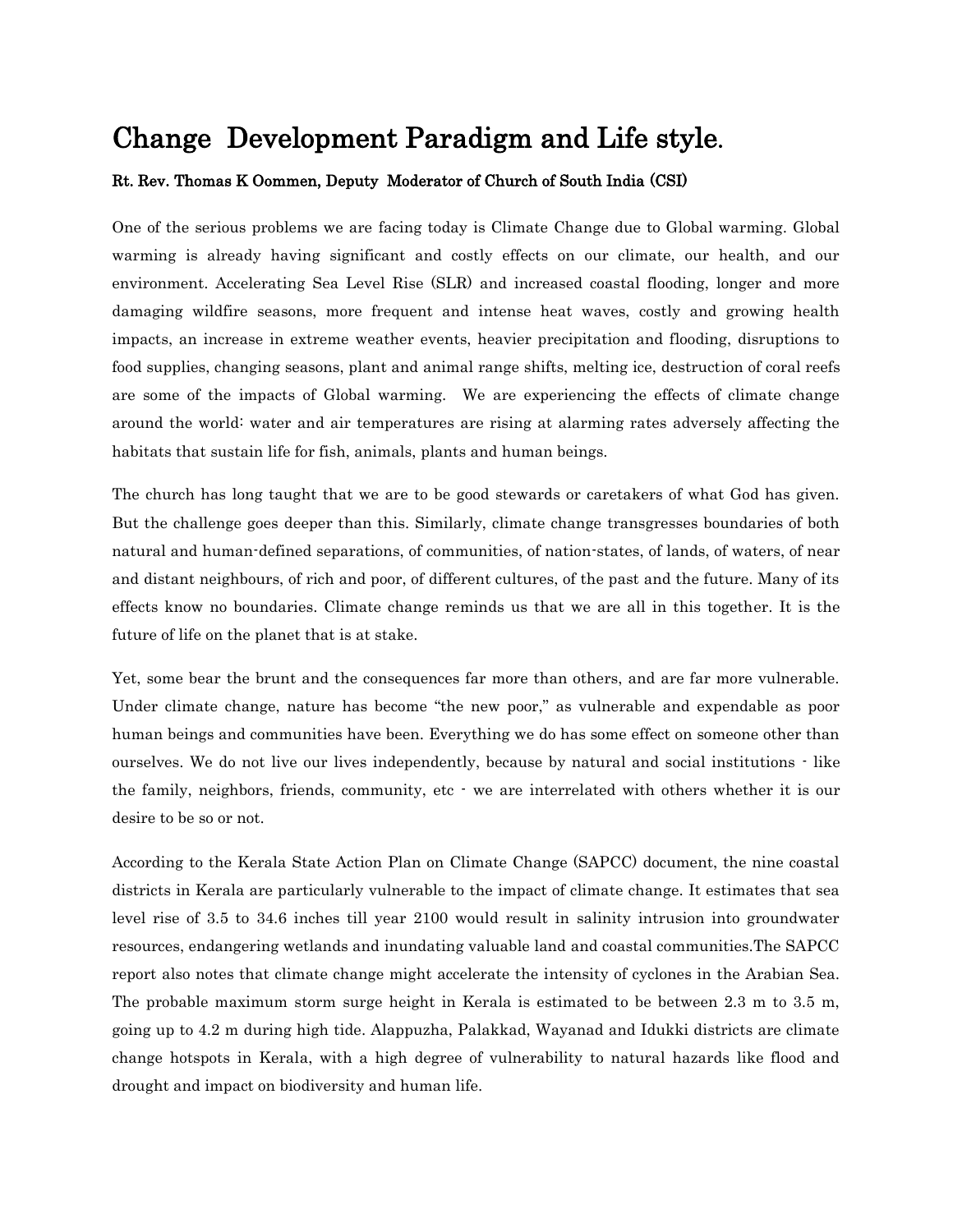The State Action Plan on Climate Change (SAPCC) has classified Alappuzha and Palakkad as the most vulnerable districts. Palakkad is listed as very highly vulnerable because of the higher percentage of population relying on agriculture, a lower ranking in the human development index and higher social deprivation. Alappuzha has been included in the same category because of the network of environmentally sensitive wetlands, lagoons and sandy beaches. Idukki, Wayanad, Thiruvananthapuram and Kannur have been listed as highly vulnerable. The two hilly districts are categorized as climate change hotspots because of the large area of dense forest cover and shola forest. The degree of vulnerability of climate sensitive sectors like agriculture, fisheries and forests, tribal population and low ranking in the human development index were also considered in identifying the hotspots. Kannur has been included in the high vulnerability list because of the extensive mangrove forests while Thiruvananthapuram makes it to the list because it has registered medium values in terms of all the indicators.

The SAPCC, due to be taken up for implementation this financial year, assesses that Kerala is severely threatened by climate change. The projected climate change scenario estimates that the atmospheric temperature across Kerala will rise by 2 degrees Celsius by the year 2050. The minimum surface temperature in the Western Ghats region may rise by 2 to 4.5 degrees Celsius. The number of rainy days is likely to decrease along the entire western coast including the Western Ghats. Also, it is projected that if the sea level rises by one meter, 169 sq km of the coastal region surrounding Kochi would be inundated.

When CSI synod conducted a National consultation on Climate change in 2009, we invited Rev. TafueMoluLusama (General Secretary, Tuvalu Christian Church), as one of the speakers. He could not attend the consultation due to the lack of conveyance from the island of Tuvalu to India. But he gave me an email which described the status of Tuvalu. Tuvalu is one of the small islands in Pacific Ocean. Most of the people are Christian descendants of LMS missionary movement. The total population is just above 10,000.

"We remain praiseful to God in whatever situation and circumstance we find ourselves in for we believe that our God is above all difficulties. I thank you on behalf of the Ekalesia Kelisiano Tuvalu (Tuvalu Christian Church) for the assurance of your prayers for us; we are always encouraged by the knowledge that we are not alone in this world because the family of God is worldwide, thank you sincerely. On the 23rd of September, the government of Tuvalu issued a degree of a state of emergency due to the shortage of water in the country, especially on the southern islands of the country. This is a result of a drought that started from last year but worsened in the past five months. The ground is so dry that our traditional crops cannot withstand, the underground water is salinated, breadfruit, coconut trees, and banana plantations are all dead. The government has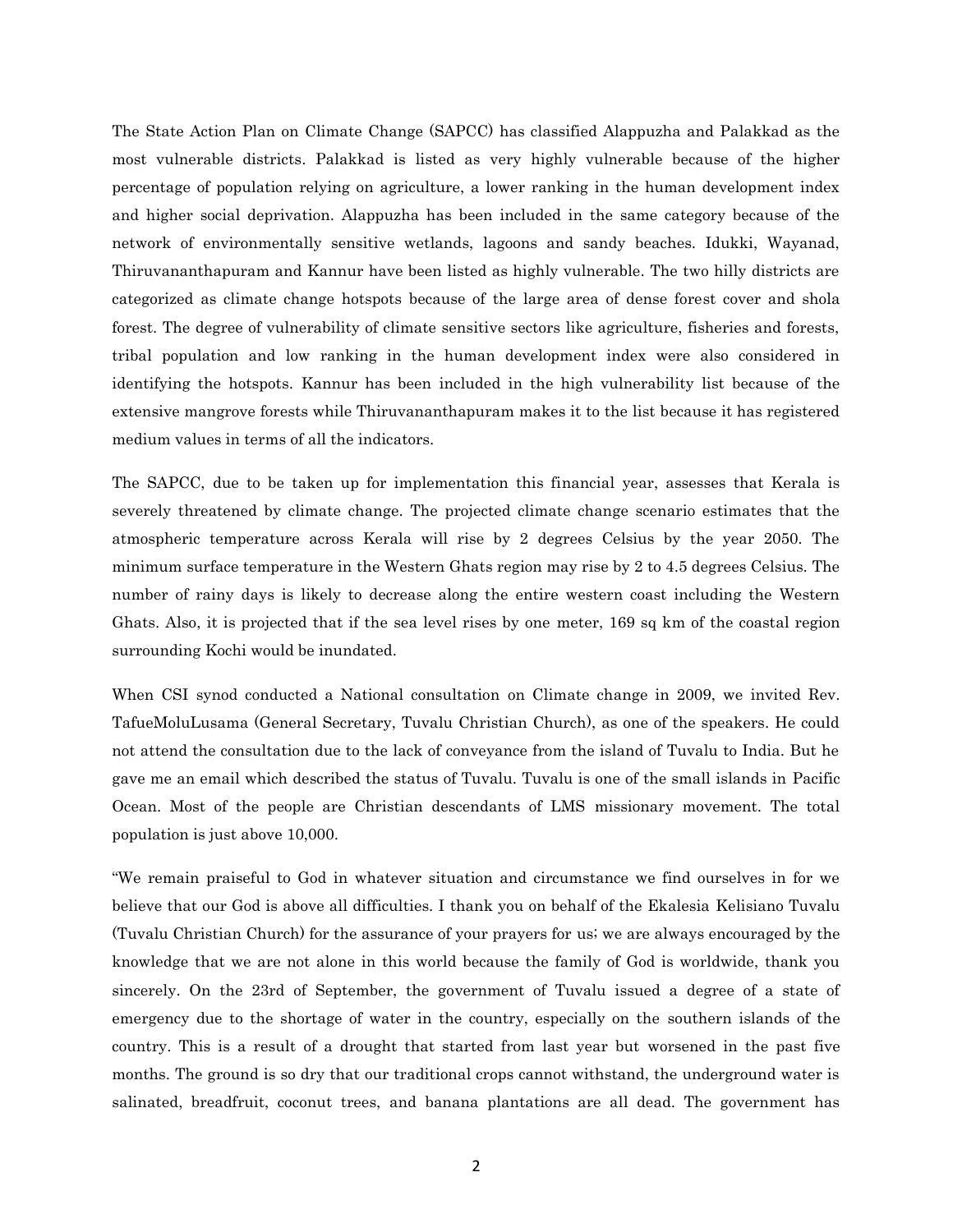started rationing the only little water that is left with 20 liters per household per day. The heat is unbearable and life is becoming very uncomfortable. Although we do not doubt God's love and providence as for divine intervention, we have to ask ourselves why these things happen, and we believe that these are only the tip of the iceberg that we will encounter as the negative impacts of Climate Change unfolds before us."

The UN General Assembly declared 2014 as the International Year of Small Island Developing States to celebrate the contributions that this group of countries and territories has made to the world. Small Island Developing States (SIDS) are low-lying coastal countries that tend to share similar sustainable development challenges, including small but growing populations, limited resources, remoteness, susceptibility to natural disasters, vulnerability to external shocks, excessive dependence on international trade, and fragile environments. Their growth and development is also held back by high communication, energy and transportation costs, irregular international transport volumes, disproportionately expensive public administration and infrastructure due to their small size, and little to no opportunity to create economies of scale.Currently, the United Nations Department of Economic and Social Affairs lists 52 small island developing states. These are broken down into three geographic regions: the Caribbean; the Pacific; and Africa, Indian Ocean, Mediterranean and South China Sea (AIMS). Each of these regions has a regional cooperation body: the Caribbean Community, the Pacific Islands Forum and the Indian Ocean Commission respectively, which many SIDS are members or associate members of. Small island developing States are particularly vulnerable to climate change, climate variability and sea-level rise. Because of their small size and particular geological, topographical and climatic conditions, many small island developing States face severe constraints in terms of both the quality and quantity of freshwater. Land degradation can result in accelerated erosion and a resultant decline in fertility and productivity, as well as deterioration in water quality and the siltation of rivers, lagoons and reefs.

Climate change is foremost among these challenges, as global warming is causing ocean levels to rise. According to the International Panel of Climate Change (IPCC), global sea levels are rising at an increased rate which is projected to be even greater this century. When global temperature warms, seawater expands and occupies more space. Sea levels rise when ice melts as well. Coastal communities in every country are then threatened with floods and storm surges, to which these small islands are the most exposed.

However, these islands have also been successful in overcoming their environmental problems. From Palau to Puerto Rico, the stories of resiliency and innovation abound. For instance, Tokelau recently began producing 100% of its energy from solar sources. In Fiji, lacking the resources to make new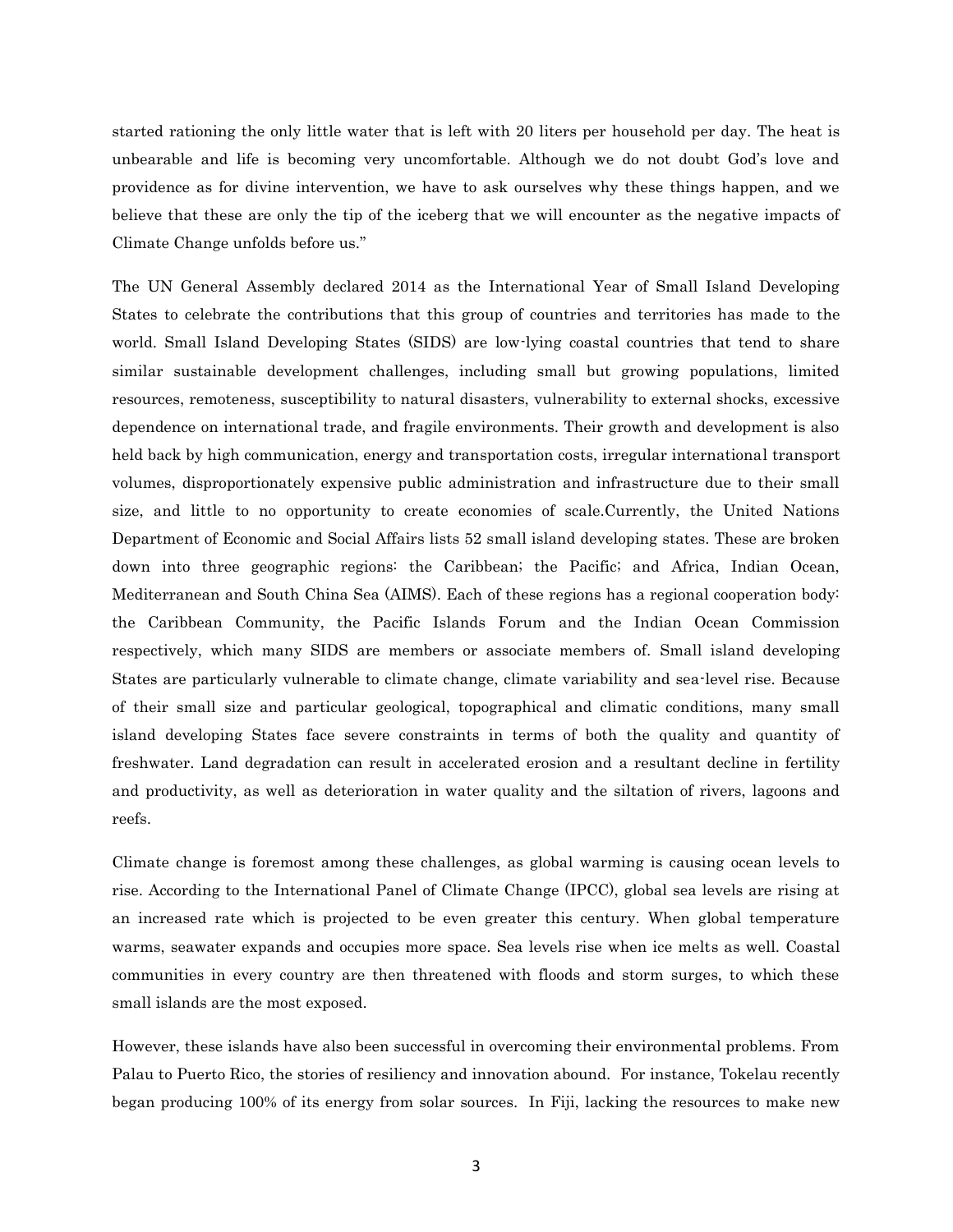drainage systems and seawalls, local residents are restoring mangroves and coral reefs to help prevent flooding and erosion. These stories and solutions can be applied to environmental concerns all over the world.

# Climate Change is a justice issue

There are two key reasons why the crisis of global warming is first and foremost a justice issue. The first is that the people who are most vulnerable to its effects are those who have done the least to cause it. Today, these are overwhelmingly the poorest people in the poorest countries. We should not imagine that this injustice affects only poor people in poor countries. In the aftermath of Hurricane Katrina in New Orleans in 2005, it was the poorest people who suffered the most.

The second major reason for regarding climate change as a justice issue is that it comes at a time when the world's richest nations have reached a peak of development, while the poorest are still struggling to get on to the development ladder. While it is well within the means of rich countries to maintain their current levels of economic activity adapting to climate change, the picture is very different as far as the poor countries are concerned.

Climate change impacts development programmes across the board, from disaster risk-reduction to food security and health. The injustice that has brought this about suggests that a theological approach to climate change must be rooted in the wider theology and ethics of development, rather than treated as an extension of Christian environmentalism.

## Climate change should not be treated as an extension of Christian environmentalism

Over the last 20 years, poor countries have been adversely affected by major world issues, in particular the international debt crisis, unfair trade rules and the AIDS epidemic. In all these, the biblical basis for action is clear and its details will be familiar. The point of departure is the statement by Jesus in Luke 4 quoting Isaiah61:

"The Spirit of the Lord is upon me, because he has anointed me to bring good news to the poor. He has sent me to proclaim release to the captives. And recovery of sight to the blind, to proclaim the year of the Lord's favour." (Luke4:18-19)

This preferential option, or bias, to the poor is also the starting point for much of the thinking of liberation theologians. And the imperative for Christians to translate this bias into practical care for the vulnerable, in particular those who have suffered injustice, is set out in the parable of the sheep and the goats in Matthew25:31-46.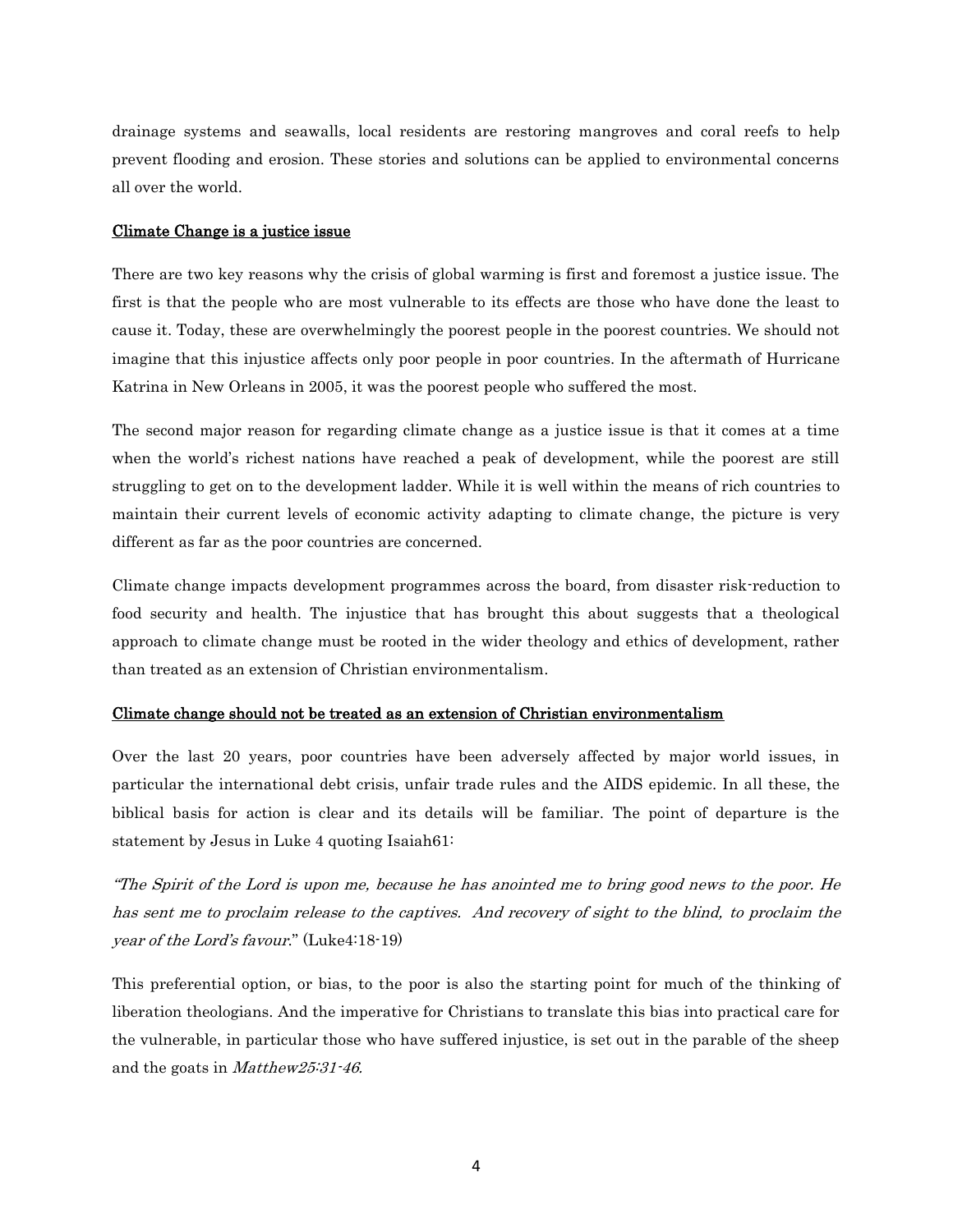While the obligation to care for the weakest members of society  $-$  the 'alien, the orphan and the widow' (Deuteronomy  $24:21$ ) – is firmly established in Old Testament law, the ministry of Jesus establishes the restoration of justice as a key element of life in his kingdom. This hope for the future is foreshadowed in the Old Testament, not so much in its legal tenets as in the figure of the suffering servant in the second part of Isaiah, where we read of the servant who was 'despised and rejected' (Isaiah 53:3), 'oppressed and afflicted' (53:7), in short the servant who was in solidarity with the vulnerable, whose calling was to 'faithfully bring forth justice' (42:3).This is the same solidarity with the poor that is revealed in the ministry of Jesus, from his baptism, through his teaching and healing miracles, to his death on the cross.

However, the problem with this approach – which is thrown into sharp relief by the crisis of climate change – is that it assumes that the perpetrators of injustice will be led to change their ways. It should be emphasized that with climate change, it is not simply a question of acknowledging and addressing injustice – which is arguably the case with debt relief, where the crucial first step (though probably not the final one) is for rich countries to write off poor countries' debts and therefore stop their demands for payment. Climate change makes a double demand on us: first to recognize the link between human-induced global warming and poverty; and secondly to formulate a just response. The first has been hindered for years by a reluctance to view climate change as a 'people' issue rather than a purely environmental one, while the second raises ethical issues that have barely begun to be considered.

#### Mission and environment

Christianity is a missionary faith. At the end of the gospel of Matthew, it records the great commission given by Jesus to his disciples to go around the world making new disciples, to baptize people in the name of the Father, Son and Holy Spirit and to teach people to follow his commandments. The first apostles lived this commandment by taking the good news of Jesus around the Mediterranean and further afield and establishing the fledgling church with mission as a prime part of its purpose. Over the years, Christians have continued to undertake mission in various ways. Whilst the 19th century western mission may be characterized as taking God's message around the world, in the late 20th and early 21st centuries, an increasing emphasis has been placed on mission as the purpose of every place where the body of Christ meets in fellowship. Within this context, in 1988 the Lambeth Conference of the Anglican Church developed a model of mission work for local churches. It has become known as the Five Marks of Mission. These five marks have been accepted and developed in other denominations and around the world including, in 1997, the Forum of Churches Together in England (CTE). There are a number of versions of the Five Marks of Mission. The following version was adopted by CTE: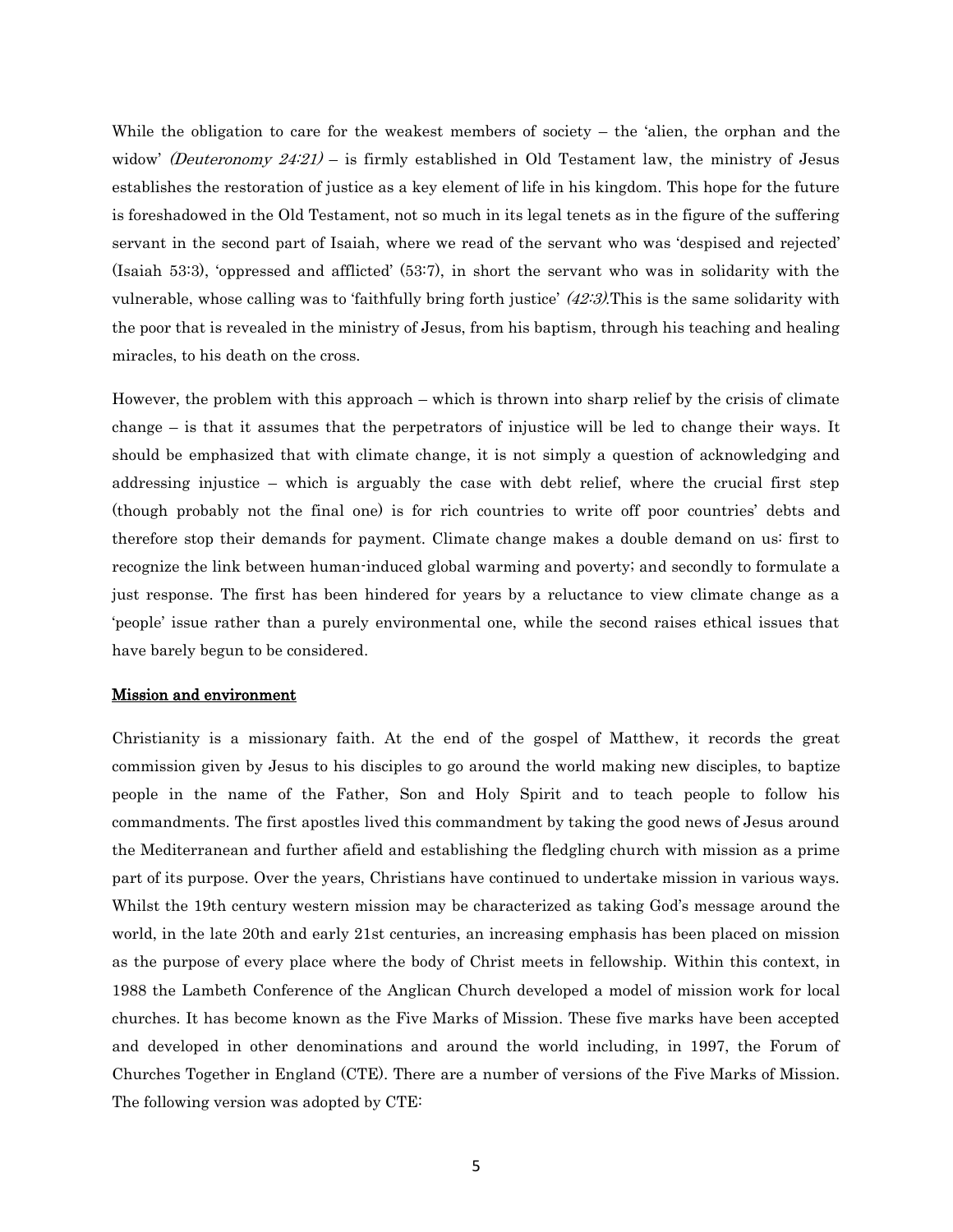- 1. To proclaim the good news of the Kingdom
- 2. To teach, baptize and nurture new believers
- 3. To respond to human need in loving service
- 4. To seek to transform the unjust structures of society

5. To strive to safeguard the integrity of creation and sustain and renew the life of earth

The constitution of CSI clearly specifies the mission of the Church 1) Proclamation of Gospel 2) Nurturing the people of God, 3) service 4) establish justice in society 5) Stewardship of creation. Perhaps, this is the only Church in India that has specifically mentioned the ecological concerns in the constitution itself.

The ecological conservation should also become of the thrust of missionary movements. There are different ecological models. A model which better reflects current scientific understanding of the interconnectedness of the web of life is the view that human beings are fellow-members of the community of creation. It reminds us that we share a common earth with, and are not separate from, the rest of creation. It places us not as masters of creation with permission to exploit the earth's natural resources, but rather as participants in the whole community of creation called upon to "Praise the Lord" (as in the joyful Psalm 104). And when we join with the rest of creation in giving glory to God we abandon hierarchy and escape from privileging humanity over the rest of the created order.

It is our mission backed by divine vision to be sensitive to the happenings around. UN's Intergovernmental Panel on Climate Change in its report, assessing impacts of climate change on human health, settlements and natural resources, released on 31<sup>st</sup> March 2014, carried a dire warning: "The worst is yet to come," it said, if no measures are taken to curb the ill-effects of global warming. The report also predicts an increase in extreme weather events such as last year's flash floods in Uttarakhand and cyclone Phailin in Odisha, if steps are not taken to control the rise in temperature. "Nobody on this planet is going to be untouched by the impacts of climate change," R K Pachauri, IPCC chairman said while making the report public in Yokohama, Japan. Climate change is not just about the future. The report indicates that people around the world were already getting hit as it directly affects livelihoods, reduces food-grain production, destroys homes and raises food prices. These trends will accelerate if climate change is left unchecked. Among other things, the report warns that climate change increases the risk of armed conflict around the world because it worsens poverty and economic shocks.

Though the report doesn't have country-specific predictions, its region-wise findings brought out many eye-opening conclusions for India. AromarRevi, lead author of one of the chapters of this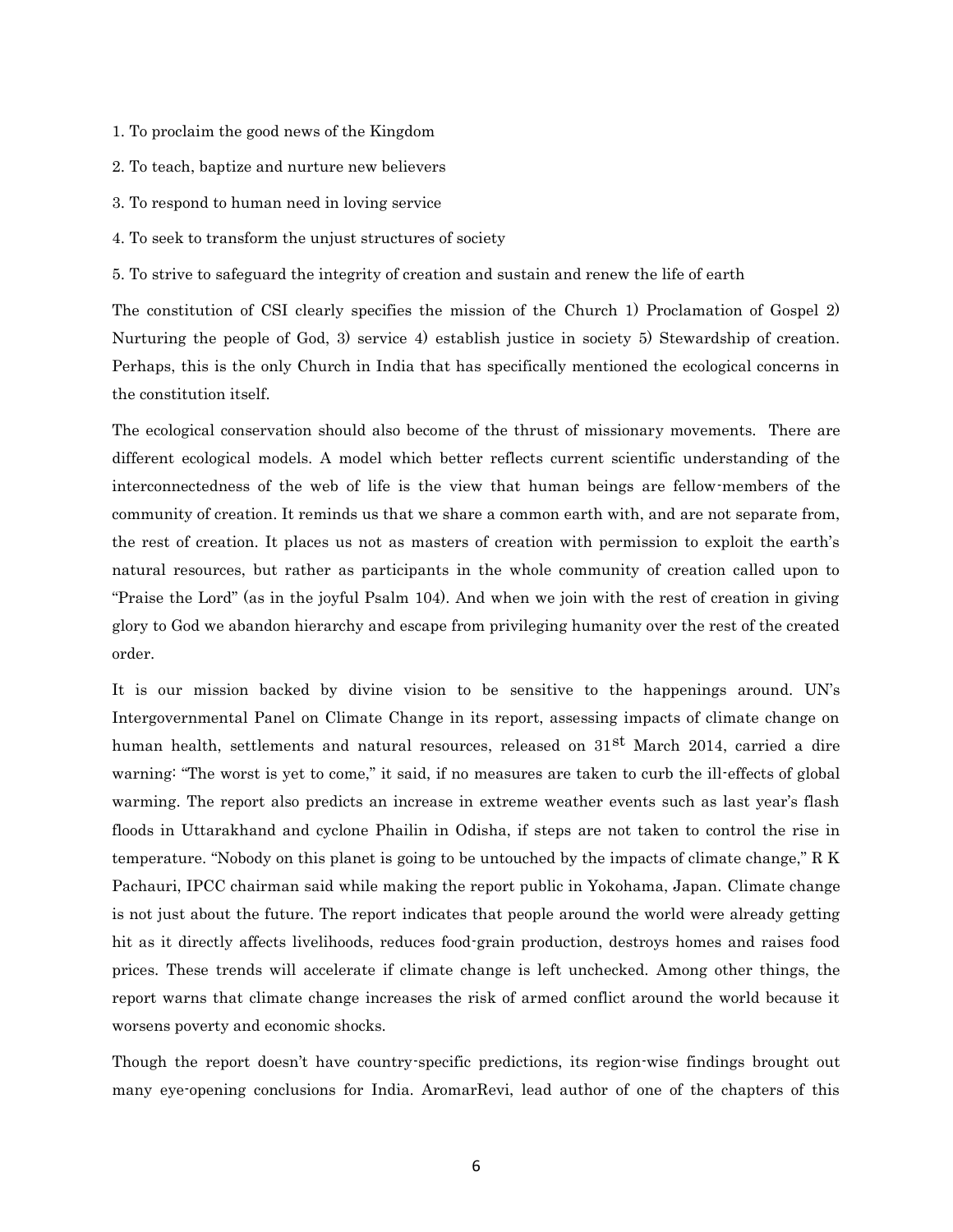report, said the impacts of climate change would be felt severely in Indo-Gangetic plains, affecting poor people in the entire region. "The areas which are facing frequent floods these days may face drought like situation in the distant or near future. We cannot ignore the changes which are taking place either in the Indus river basin or in Brahmputra river system over the longer period," said Revi, explaining the implications of the report in Delhi. Another lead author, Surender Kumar, explained how climate change would affect the poorer nations. He said if mean temperatures increased beyond 1 degree C, it would knock 3% off the GDP of developing economies.

## Key messages from IPCC report are as follows:

- Coming years will see more extreme weather events (floods, cyclones, cloud bursts, unseasonal excessive rains and drought etc) in most parts of the globe.
- Maldives, China, India, Pakistan, Bangladesh and Sri Lanka will be among the most affected countries in Asia.
- Severe stress on fresh water resources in South Asia and China (Himalayan river basins) may become a reason for armed conflict in the region by middle of the 21st century.
- Climate change may be a determining factor in national security policies.
- Coastal flooding will not only kill people and cause destruction; it will also affect tourism in India (like in Goa and Kerala).
- Decline in food grain production (wheat in India/Pakistan and wheat and maize in China).
- Big coastal cities like Mumbai and Kolkata will be affected by sea-level rise in 21st century.
- Some fish and other marine animals will face extinction by 2050, affecting fishing community.
- In many regions, changing precipitation or melting snow and ice are altering hydrological systems, affecting water resources in terms of quantity and quality.
- Glaciers (including Himalayan) continue to shrink almost worldwide due to climate change, affecting run-off and water resources downstream.
- Climate change will impact human health mainly by exacerbating health problems that already exist.

#### Our Global vision

Under climate change, nature has become "the new poor," as vulnerable and expendable as poor human beings and communities have been. We do not live our lives independently, i.e. No one is an island. Climate Change is a social justice issue. CSI Church considers Climate change as a Justice issue, rather than an extension of Christian environmentalism.

## Hence four million people of Church of South India demand that:

1) Those who are responsible for climate change should change their development paradigm and life style.